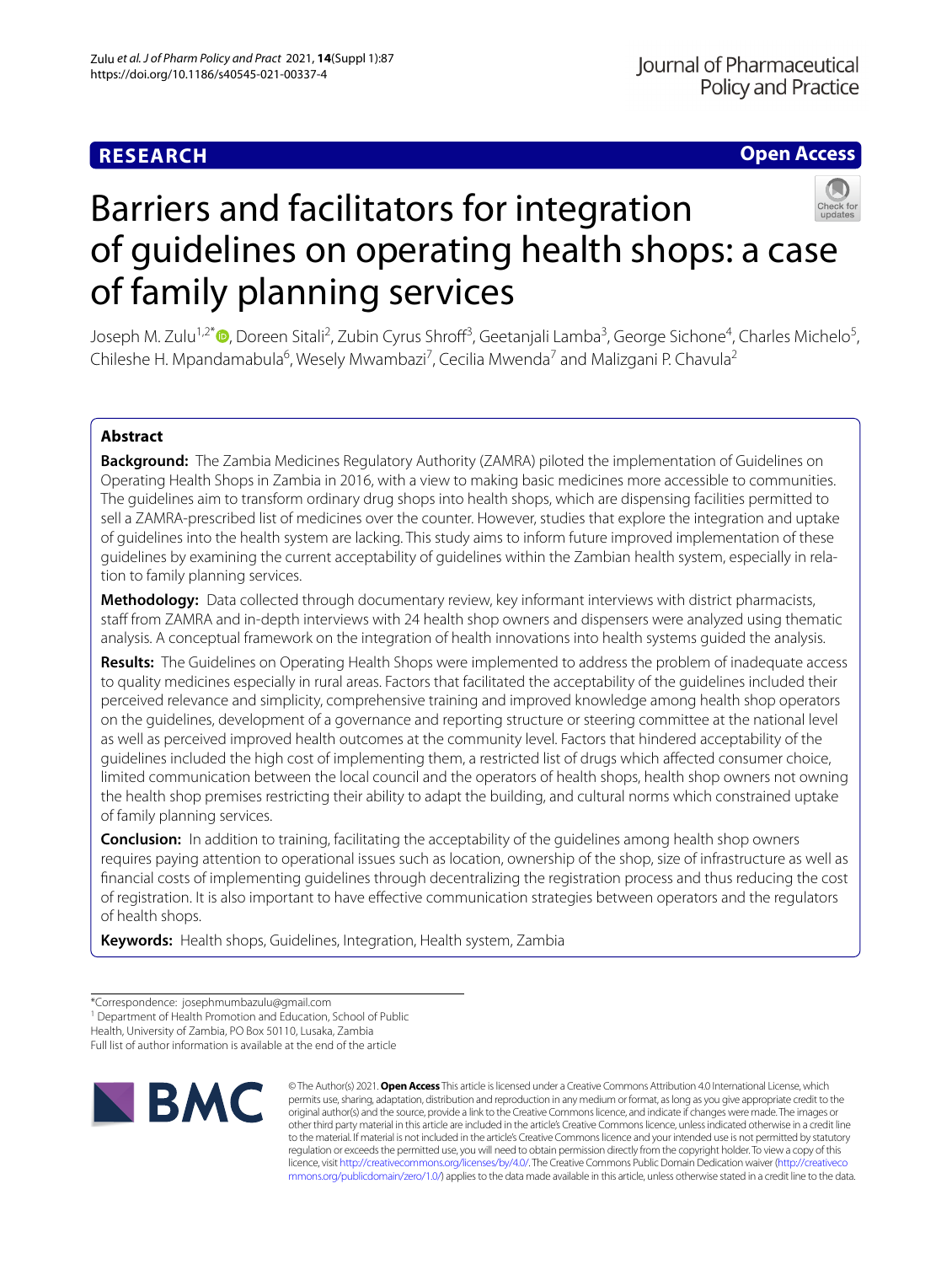# **Background**

Many low- and middle-income countries (LMICs), including Zambia, still grapple with a high burden of preventable disease compared to high income countries [\[1](#page-9-0)]. In order to help reduce this burden, health systems need to be strengthened [[2\]](#page-9-1). One way to strengthen health systems is building capacity of supply chains of essential medications, including family planning [\[3](#page-9-2)]. Zambia faces, among other issues, considerable reproductive health challenges. For instance, one in seven female (15%) adolescents aged 15–19 years are married (or in union) compared to only 1% of their male counter parts; 21.5% of married girls aged 15–19 have an unmet need for family planning; the percentage of adolescents who have begun child bearing ranges from 6% among those aged 15 years to 53% among those aged 19 years [\[4\]](#page-9-3).

In most African countries, many rural populations rely on private drug retailers for point of care treatment for several reasons. These include limited availability of public sector health services and a requirement to travel long distances to government health facilities. Further, drug shops are preferred because of favorable opening hours, being given medicines on demand (perceived service quality) and drug shops and their owners being seen as closer to communities  $[2, 5, 6]$  $[2, 5, 6]$  $[2, 5, 6]$  $[2, 5, 6]$  $[2, 5, 6]$  $[2, 5, 6]$ . Thus, there is a need for private stakeholder engagement in the supply chain, including family planning products.

However, several challenges characterize the operations of these drug shops [\[7](#page-9-6)]. For example, some shops sell out of date drugs while others sell some drugs without a prescription [\[7](#page-9-6)]. Additional challenges include dispensing drugs that are not legally appropriate [\[7](#page-9-6), [8](#page-9-7)]. Studies further reported that drugs were often sold in loose strips, as opposed to in their original packaging [\[2](#page-9-1), [5,](#page-9-4) [6\]](#page-9-5). In addition, very few providers referred customers to other health facilities because they wanted to maintain clients' loyalty to them [[2,](#page-9-1) [5](#page-9-4), [6\]](#page-9-5). Such challenges have negative implications on health systems performance with regard to delivery of appropriate health care to the people [[2,](#page-9-1) [5](#page-9-4), [6\]](#page-9-5). One strategy of addressing the above challenges is engaging the private sector with specifc initiatives that target private drug retailers, to ensure the appropriate dispensing of quality assured drugs [\[2](#page-9-1), [5](#page-9-4), [6\]](#page-9-5).

Initiatives for improving service delivery by private drug retailers implemented in Africa include the provision of training and algorithms to staff in drug shops, linking drug shops to established supply chains to ensure medication quality, enhanced regulation and monitoring of supplies and drug dispensing patterns  $[2, 5, 6]$  $[2, 5, 6]$  $[2, 5, 6]$  $[2, 5, 6]$  $[2, 5, 6]$  $[2, 5, 6]$ . Therefore, to enhance the supply of medicines in rural Zambia, the Zambia Medicines Regulatory Authority (ZAMRA), a regulatory body reporting to the Ministry of health, developed and piloted the implementation of *Guidelines*  on Operating Health Shops in Zambia in 2016. The guidelines aim to transform ordinary drug shops into health shops, and open new health shops [[9\]](#page-9-8). A health shop is a dispensing facility permitted to sell a ZAMRA-prescribed list of medicines, such as anti-malarials and oral contraceptives, over the counter. The health shop initiative aims to increase access to quality medicines, especially in rural areas. The guidelines outline key standards for the health shop such as personnel requirements, safety and security of premises, supply of medicines, roles and responsibilities of health shop owners, hygiene within the premises, record keeping facilities and disposal of pharmaceutical and non-pharmaceutical waste. These guidelines were piloted in Chinsali and Nakonde Districts in Muchinga Province and Mongu and Senanga Districts of Western province of Zambia.

However, studies that explore the facilitators and barriers to acceptability and adoption of the guidelines, as well as potential solutions or strategies to address implementation challenges are lacking. This study thus aimed to explore the factors that infuence the acceptability of guidelines within the Zambian Health System, especially in relation to family planning services. It also aimed to understand how the implementation of the guidelines contributed to a stronger health system as well as draw the lessons to inform improved future implementation.

## **Conceptual framework**

A conceptual framework on the integration of health innovations into health systems by Atun et al. guided data collection and analysis  $[9, 10]$  $[9, 10]$  $[9, 10]$  $[9, 10]$  $[9, 10]$ . This conceptual framework was selected as fostering integration of an intervention, such as guidelines on health shops, into a given context is "both relational and complex" due to a pluralistic set of providers, diverse norms, values as well as less formal and horizontal mechanisms which shape coordination, accountability, health practice and health seeking behavior in communities or diferent contexts [[9\]](#page-9-8).

Atun et al. provide a systematic conceptual framework for analyzing the integration of interventions or initiatives into complex systems, such as the Zambian Health system [\[9](#page-9-8)]. According to this framework (Fig. [1](#page-2-0)), examining the integration process requires exploring the *nature of the problem* being addressed (e.g., lack of accredited drug shops), the *intervention* (i.e., guidelines on health shops)*,* the *adoption system* (pharmacies, shops), the *health characteristics* (i.e., staf, fnancing, supplies), and the *broader context* (socio-cultural factors).

# **Methodology**

This research project adopted a qualitative case study design which involved full participation of key stakeholders such as ZAMRA and their partners, namely the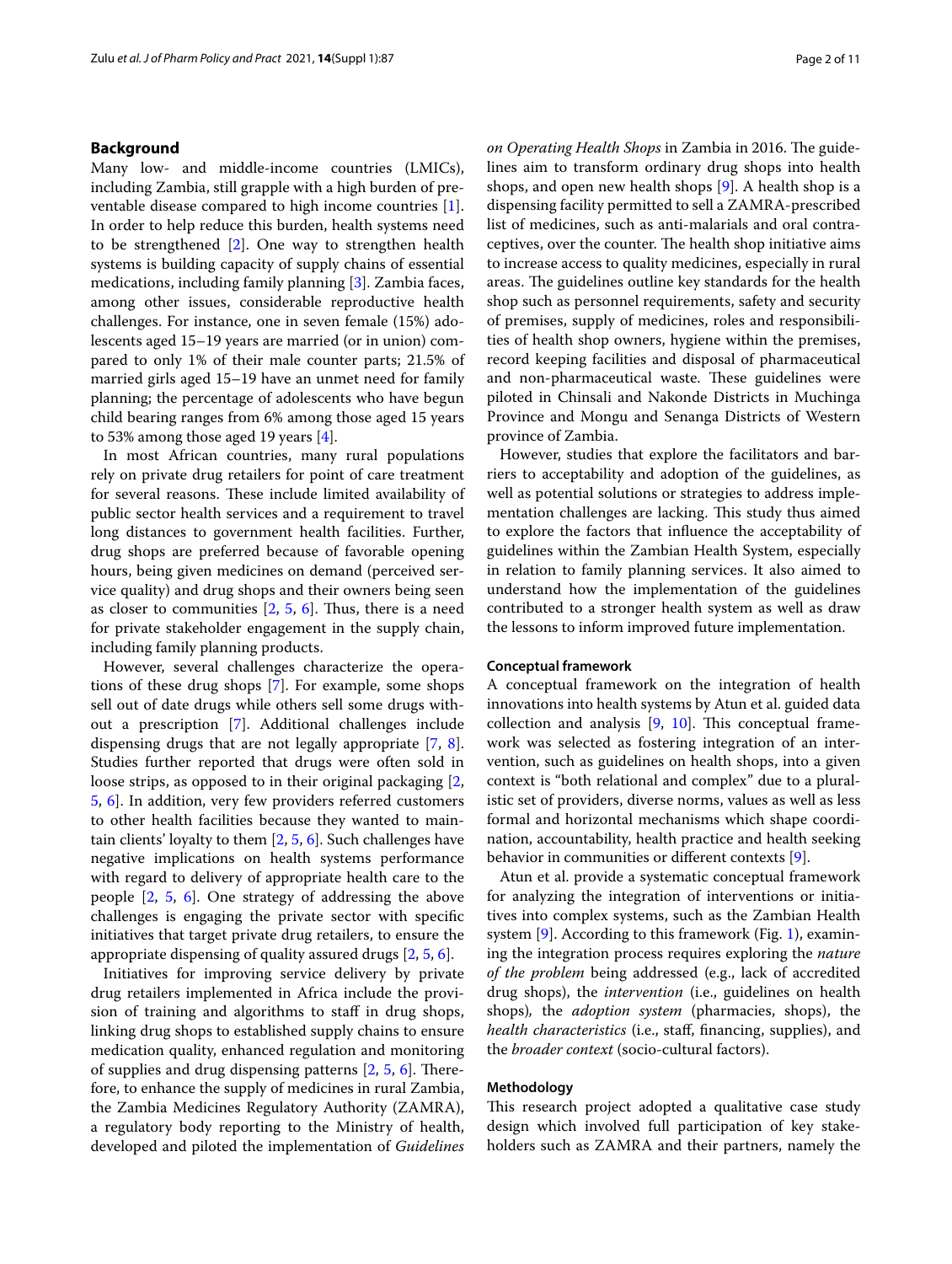

<span id="page-2-0"></span>Ministry of Health and representatives from pharmacies, during the research process. This study design was selected to facilitate collection of in-depth contextual information on the acceptability and adoption of the guidelines on health shops. The study was conducted in Muchinga and the Western provinces of Zambia, the provinces where the guidelines were implemented.

The study adopted a purposive sampling method to recruit key informants in order to ensure selection of people that were representative of a cross-section of the population. The study participants were identified through the ZAMRA database. Once identifed, the research team visited participants to obtain consent to participate in the study.

## **Data collection methods and steps**

Data were collected through documentary review and key informant interviews (KIIs) with pharmacists staf from ZAMRA, District Health Managers, health shop operators and dispensers. The KIIs provided insights on how the guidelines were developed, communicated and implemented. A total of 24 respondents were interviewed using in-depth interviews, 12 from the Western province and 12 from Muchinga province. The research team reviewed the body of literature on guidelines on operating a health shop in Zambia. Most of the health shops had been operating as drug shops before the training. Checklists were also used to ascertain the extent to which the components of the guidelines had been implemented by the health shop owners. Interviews were audio recorded and transcribed.

# **Data analysis**

Data were analyzed using thematic analysis. Once interviews were transcribed, authors individually read the transcripts to create codes. The preliminary codes developed by the individual authors were then discussed, applied to a small number of transcripts and re-discussed in an iterative process to develop fnal codes and themes. The process of developing codes was guided by the conceptual framework on the integration of health innovations into health systems  $[10]$  $[10]$ . This iterative process involved continuously moving between the themes and back to the data.

# **Ethics**

The protocol was approved by the ERES CONVERGE IRB as well as the Ethics Review Committee of the World Health Organization. Permissions were also sought from the National Health Research Authority and relevant district authorities to conduct the study. In conducting the recruitment, ZAMRA provided a list of the contact details of people that were operating health shops to the research team. These people had already provided consent to ZAMRA during the project inception to have their contact details shared with other project partners, like the research team. Once the stakeholders agreed to meet the research team, the team sought informed consent from all eligible participants before they could participate in the study. Given that the sample size was small, voluntary participation was ensured by emphasizing that participation in the study was not mandatory. Furthermore, the participants were assured that there would be no consequences should the owners of the shop refuse to take part in the study, including loss of any benefts such as possible trainings. Confdentiality was observed throughout the study period, with no disclosure of personal identifying information. All interviews were conducted in private. All information gathered was strictly secured and only authorized persons had access to sensitive information.

# **Results**

The results have been presented around the conceptual framework proposed by Atun et al.  $[10]$  $[10]$ . The section starts by describing the problem regarding lack of access to care and medicines. It then proceeds to discuss the enablers and barriers to acceptability of guidelines within the Zambian Health System. The Atun framework has been used to classify the factors that shape the acceptability of the guidelines and training, namely—intervention, adopting system, health system characterizers and broader context.

# **Nature of the problem**

## *Inadequate access to quality medicines*

Review of the Guidelines on Operating Health Shops showed that the guidelines were implemented to address the problem of poor and inadequate access to quality medicines especially in rural areas in Zambia. Key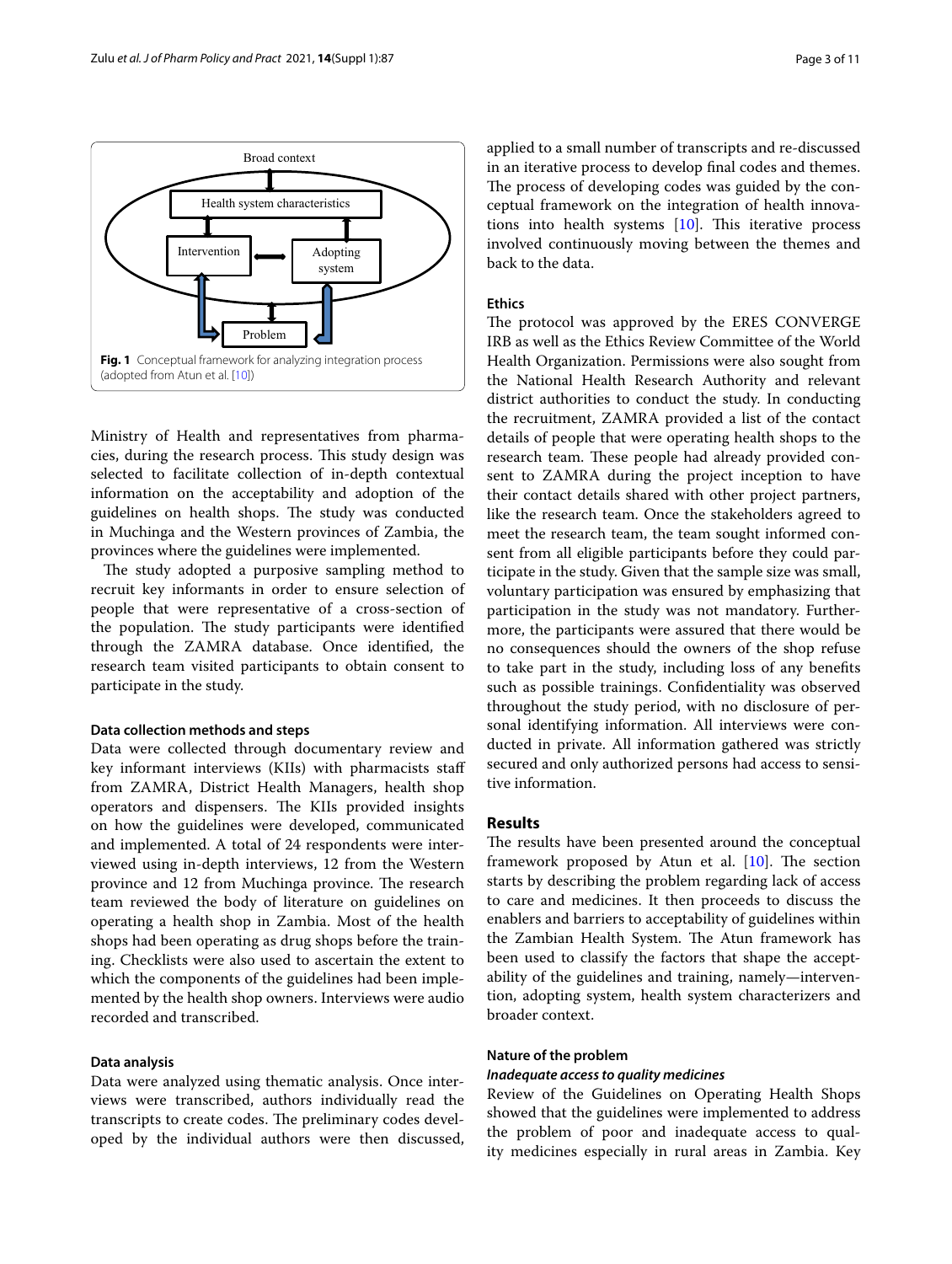problems that afected delivery of quality medicines included lack of skilled personnel, limited adherence to treatment protocols, dispensing drugs without prescription as well as improper use of prescription. In some cases, the medicines were not properly package and labeled*.*

# **Attributes of the intervention**

# *The importance of training*

The requirements of operating health shops in Zambia were stipulated in ZAMRA guidelines; health shop owners were expected to follow these guidelines once registered. These guidelines covered processes on registering health shops, staff requirements, standards of health shop premises and prescriptions among other issues. Findings showed that shop owners or operators did not have knowledge on key issues around the requirements of a health shop before they were trained on the guidelines. It was reported that the training that was conducted for shop owners and dispensers created awareness on key features of a health shop among these people.

*"We have been sensitized that we should have a tworoomed store measuring 7 by 8 square meters, one as a store room and the other as where to dispense the drugs from" (06, Male, Heath Shop Owner, Muchinga Province).*

Furthermore, apart from educating operators on the infrastructure requirements needed to set up the health shop; respondents also indicated that they were trained on various family planning methods, including oral and injectable contraceptives as highlighted below.

*"We were trained on the guidelines that involve the drugs, contraceptive pills, the injectable ones and those ones which are supposed to be implanted"*

# (08, Male, Health Shop Owner, Western Province).

Although they had learnt about guidelines and also family planning, they reported that the high cost of purchasing family planning products from suppliers had afected operations of health shops. Respondents reported that some contraceptives were bought at a very high price. Due to this high order price, health shop owners reported that they have to sell the drugs at higher price which was not afordable to most people in the community.

*"Family planning products ----are now very expensive because of the high order price…"*

# (02, Female, Health Shop Operator, Muchinga Province).

In addition to high order price, respondents pointed out that the cost of running a health shop was high because the medicines, including contraceptives, were purchased from outside the provinces. Health shop owners purchased medicines outside the province as the drugs were not always available in the province. Ordering medicines outside the province attracted high transportation costs.

"The barrier that affects effective stocking and oper*ating the health shop is distance from Lusaka. You know, at retail level to order-, it is a bit challenging to travel..."*

(01, Male pharmacist, Muchinga Province).

It was suggested that there is need to come up with measures of reducing the high order price. One respondent suggested that the price of family planning could be reduced through engaging many companies in supplying family planning products.

"The recommendation that I would make is to *engage other companies to start supplying medicines such as family planning pills like Microgynon. If you look at Microgynon (at) this time it's very expensive"*

(02, Female, Health Shop Operator, Muchinga Province).

## **The guidelines are important**

Most participants demonstrated good knowledge of the guidelines and were able to remember the answers to three or more questions around them. These issues which were understood by the stakeholders included legal requirements for operation, location of the shops, infrastructure requirements, security, and shop appearance and labeling. The majority of participants were able to recall and explain most of the issues they had learnt about the guidelines. Respondents noted that this was possible because the guidelines were simple for them to understand.

*"Te guidelines are important and also easy to understand, and thus many of us were fne with the guidelines" (IDI, 07, Male, Shop Owner, Operator, Muchinga Province).*

One particular section of the guideline, waste management processes, was not fully appreciated by many shop operators. Some health shop operators explained that they did not fully understand how to dispose-of health waste that they generated. Thus, there is need for more training on good waste management practices.

*"On waste management; we were not told exactly how to clear waste materials and to manage waste disposal. We need guidelines on how to dispose waste (whether to burn or bury)"*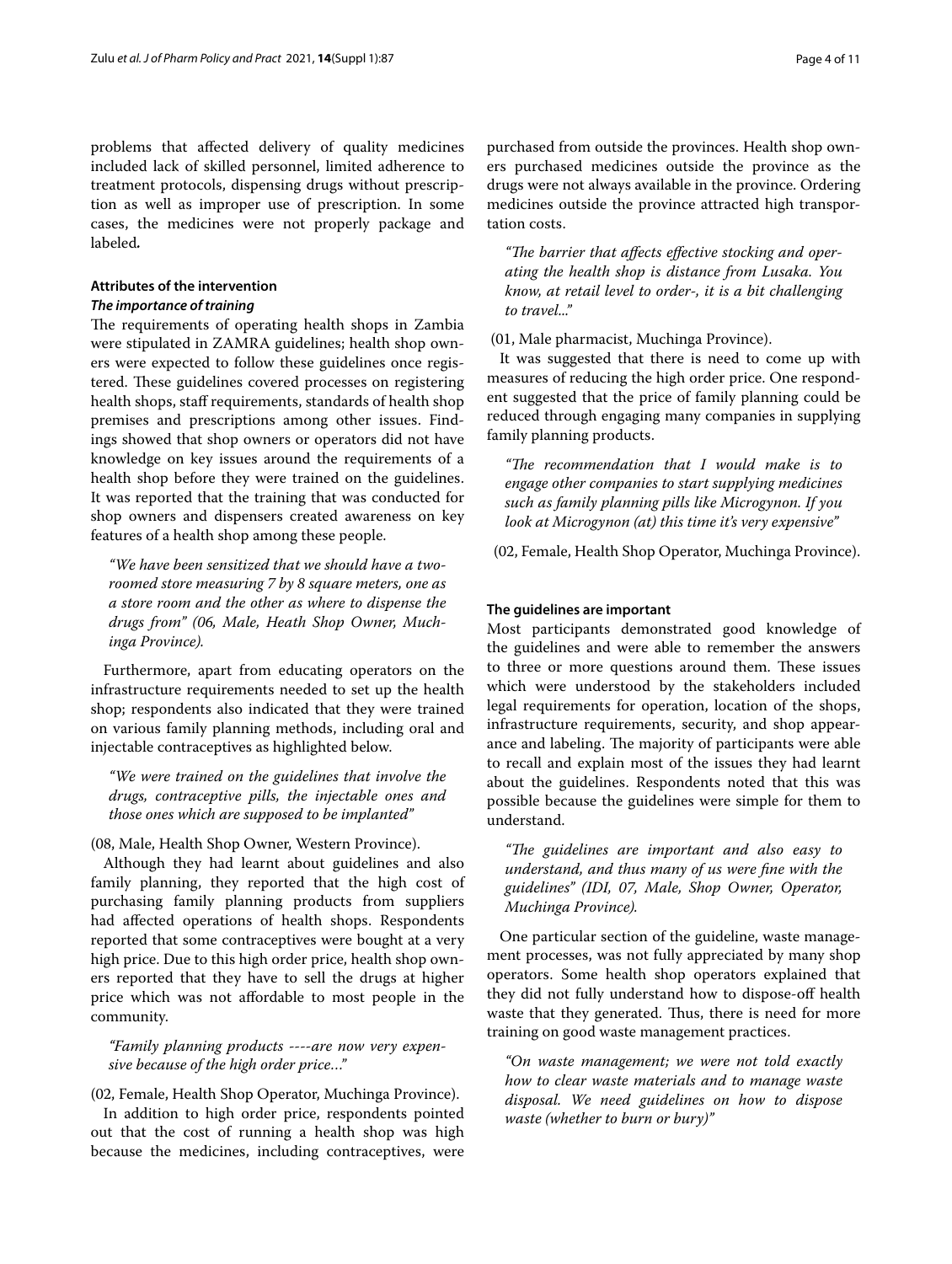(IDI, 13, Male, Health Shop Dispenser, Western Province).

In general, several issues afected the ability of the health shop operators to implement the guidelines.

## **Financial burden of implementing the guidelines**

Most shop owners had fnancial challenges in meeting minimum standards for operating their health shops. For example, the majority of participants indicated that they did not have enough fnances to make the necessary infrastructure renovations as stipulated by the guidelines. Onsite observations showed that majority of these shops were small businesses that had challenges in raising suffcient capital to comply with guidelines.

As a result of the high cost required to implement the guidelines, it was observed that a number of health shops had closed down at the time of the data collection. It was reported that the owners had decided to close down the shops in order for them to raise enough capital for infrastructure renovations.

*"Te type of buildings and measurements on the*  building requirement they are so difficult to meet, *they should relax their requirements"*

(05, Male, Health shop Dispenser, Muchinga Province).

*"Yes, they (contents of the guideline) are good, but others (guidelines) are not, as they have caused some shops to be closed"*

 (IDI, 07, Male, Shop Owner, Operator, Muchinga Province).

The health shop operators understood the importance of registering their businesses with the relevant authorities. However, respondents highlighted that the registration fee and other annual fees were very high. The operators noted that this was because they were required to register with diferent institutions such as the local council, Zambia Medicines Regulatory Authority (ZAMRA), and Ministry of Health. Hence, most of the health shop operators had not yet registered their businesses as legally required.

*"……Tat is annually, and then we have to pay also for fre certifcate, waste collection and they are charging K1343 (about 80 USD) for a license for a small business like this one… We talked with the ZAMRA people that if they could give us an ample time to start raising income---so that we should operate correctly"*

 (IDI, 13, Male, Health Shop Dispenser, Western Province).

They thus suggested that the fees be reduced or waived to facilitate registration. Others suggested that health

shops should pay one central institution only in order to reduce the fnancial and bureaucratic burden.

*"Te other thing that can make us in the rural areas to fail [to register] is that -starting from the application, the fees [registration fees] are high. And in terms of making applications, why can't they make it easy"*

(11, Female, Health Shop owner, Western province).

Participants also observed that the registration process was even more expensive because shop owners had to travel to the capital city, Lusaka to register their business. Hence, they recommended that the registration process should be decentralized in order to reduce travel costs. One shop owner said this:

*"We ask that they bring application services of acquiring a license closer to us the people of Nakonde"*

(IDI, 06, Male, Heath Shop Owner, Muchinga Province).

Another challenge of operators in rural areas included difculty in fnding shops to rent and land to build a shop. They suggested that there is a need for councils to help them acquire spaces to enable them operate shops in rural areas.

*"Here in Nakonde the space is limited and almost all the land is owned by someone so it is difcult for us to fnd a structure that is meeting the requirements*  in the guidelines. The location really affects our busi*ness because there is no enough land and most of it is customary land so the land is limited and we just have a small piece of land which poses a challenge"*

(04, Male, Health Shop Operator, Nakonde District).

Considering the unique challenges of rural areas, it was also suggested that authorities consider removing registration fees for operators in rural areas in order to motivate people to operate health shops in these areas.

## **Restricted list of drugs afecting choices**

In addition, most of the participants felt that the list of drugs approved for sale by health shops was too restrictive thereby afecting proft and choice of customers. As a result, most health shops were involved in selling other products alongside approved drugs, contrary to the guidelines. Therefore, health shop owners appealed that the drug list be expanded.

*"It [health shop guidelines] helps us in that it guides us on the type of drugs to sell and not to sell. As of now we have no problems, just that the ZAMRA guidelines are too restrictive"*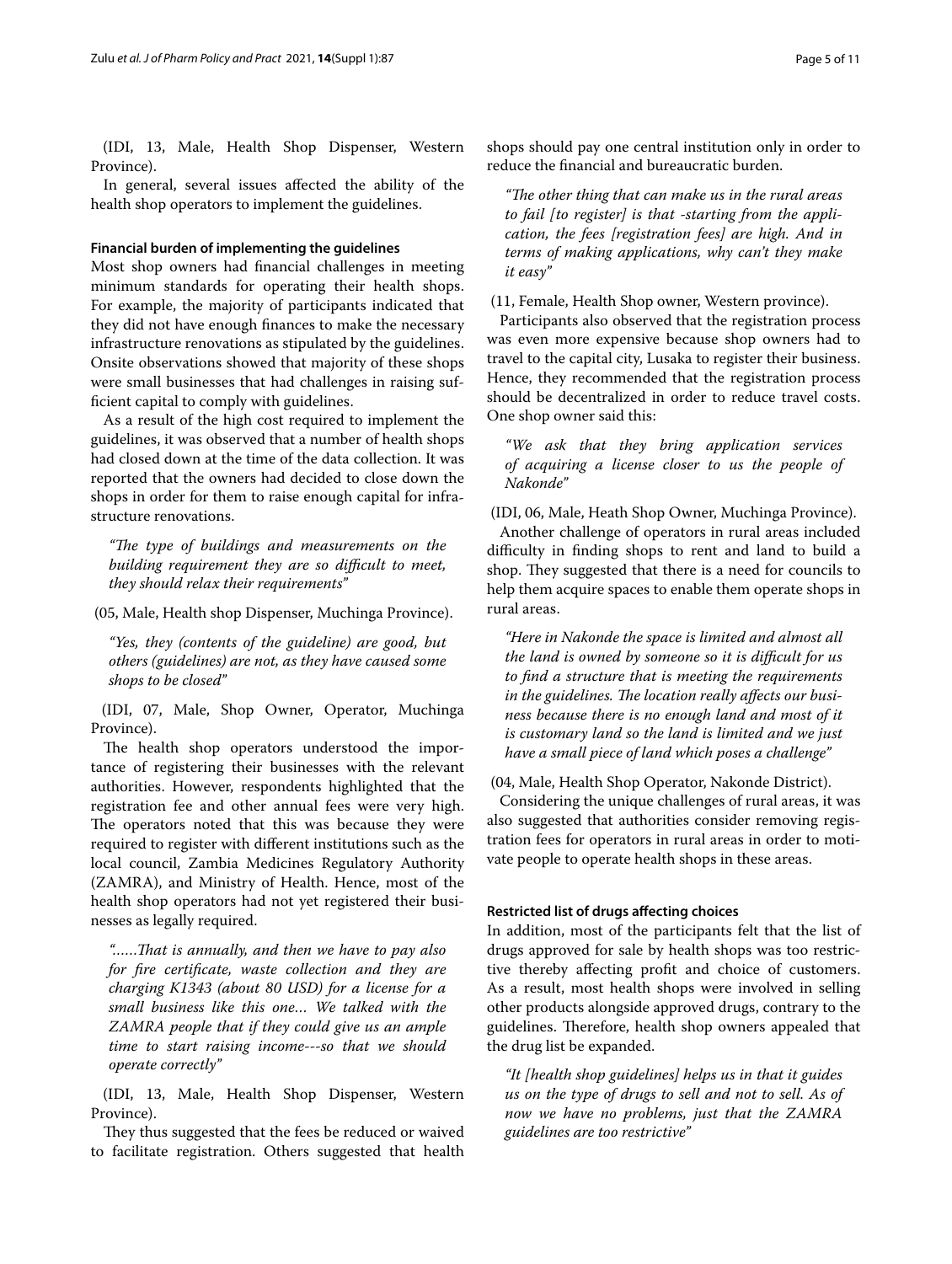(03, Male Health Shop Dispenser, Muchinga Province).

It was indicated that health shop owners' stock oral contraceptives and male condoms because they are not allowed to administer injectable contraceptives. However, they indicated that there is a high demand for injectable contraceptives in the community. In addition, they did not stock female condoms because of low demand.

*"We are not allowed to give injections, we only give orals [contraceptive], if a patient wants depo provera, we need trained personnel"*

(05, Male, Health shop Dispenser, Muchinga Province).

# **Health system characteristics**

# *Developing governance systems*

To strengthen the performance of health systems under the health shops initiative, a governance and reporting structure of a steering committee at the national level was developed. The aim of the committee was to oversee advocacy activities on the guidelines, among other issues. Further, the committee aimed to coordinate the various stakeholders involved in implementing the guidelines including the Ministry of Health, the Ministry of Local Government and ZAMRA.

# **Accessibility and availability of appropriate medicines**

Respondents stated that health shops provided services that were geographically accessible and additionally available to the community in instances where patients did not fnd the needed medicine, including family planning from public facilities. Therefore, having a health shop in the community removed the need for clients to travel long distances to the capital city, Lusaka, to buy medicines.

*"Providing the service to the community makes us feel good because sometimes you may fnd that the hospital does not stock certain drugs, while we are able to manage to stock, so by doing so, we are giving that service to the people who cannot manage to go to Lusaka and buy, so it makes us feel good to provide community service"*

 (IDI 02, Female, Health Shop Owner, Muchinga Province).

Although access to services had improved, operators suggested that there is need for more community education on where to access various services to increase appropriate uptake of services by the public. Some respondents suggested that education should focus on the role of family planning services for young people.

*"I think sensitization yes, as long as the information is disseminated, people have the information, they* 

*know where to access what services, at what point, which steps to follow or ---and how to do it"*

(IDI, 09, Male, Pharmacist, Muchinga Province).

# **Strengthened referral systems**

The adoption of guidelines strengthened linkages between health shops and health facilities. Respondents reported that they now pay attention to referring complex cases. For example, respondents indicated that they were able to refer patients who had high temperature and other conditions which were beyond the capacity of health shops to manage, to the nearest hospital for advanced treatment and care.

*"Some of them bring babies, I'd check temperature, other people they come here ill, I check blood pressure then I'd write- I'd advise them maybe if the blood pressure is too high, I advise them to go to the hospital"*

(IDI 6, Male, Health Shop Dispenser, Western Province).

Some health shop operators reported that they refer women to a hospital or clinic to access injectable and other family planning methods, which they are not authorized to dispense from the health shop.

Apart from referring people for family planning services, others reported referring clients for HIV testing. Some respondents reported that they conducted HIV counseling and testing. Those clients who tested positive were immediately linked to care. At the same time, those who tested negative were offered counseling on how to avoid contracting HIV.

*"When they come to us as individuals, we advise them, we have found even people who were never tested for HIV, but according to how we talked to them, we managed to convince them, and three quarters of those we met had gone for VCT, and if found positive or negative, they would be counseled on how to live" (IDI 13, Male, Health Shop Dispenser, Western Province).*

"They (health shops) have powers to test people for *HIV and malaria. As long as their referral system is designed that those people found with malaria 'maybe' so at that point they do refer to the hospital"*

(IDI 15, Pharmacist, Western Province).

# **The communication challenge among legal enforcers afecting integration**

It was noted that while efective communication between owners of health shops and the officers from the local council is critical, communication with regulators was not always cordial. Misunderstanding between the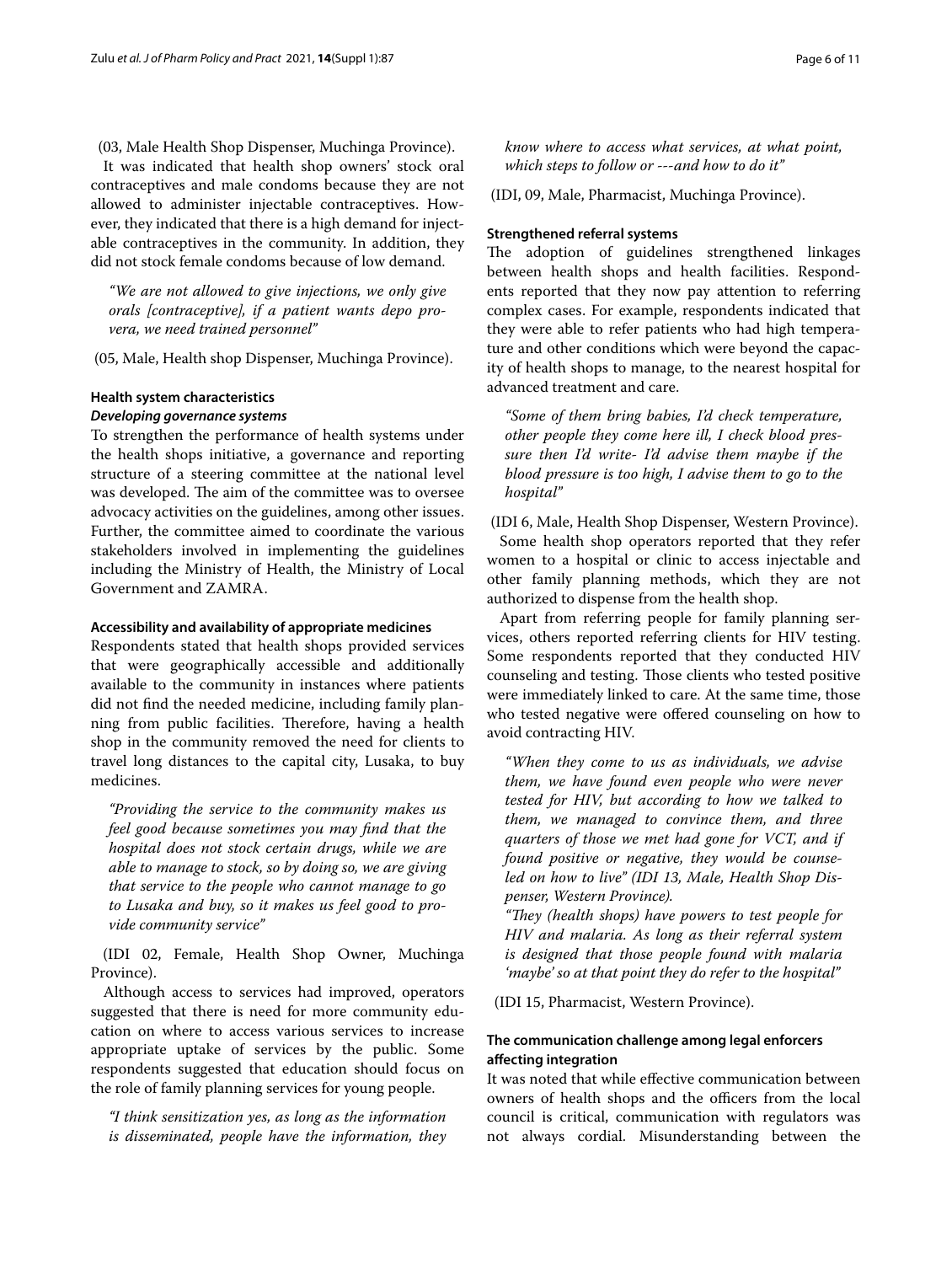officials from the council and the operators of health shops afected the implementation process of the guidelines. Respondents hence appealed for a friendly and understanding attitude from the legal enforcers. This is how one participant appealed to the enforcers:

"The officers should be understanding when people *have a problem and avoid using force- forced closure of the shops" (IDI, 07, Male, Shop Owner/ Dispenser, Muchinga Province).*

Respondents narrated that they would like to see increased interaction with ZAMRA to increase knowledge and ask questions about the guidelines. Compared to councils who mainly focus on enforcing payment of business operational fees and cleanliness of health shops, ZAMRA mainly focuses on monitoring and ofering technical guidance to health shops regarding the need for providing quality medicines. Shop staff said that when ZAMRA visited them, they freely communicated their challenges and also got better information as opposed to using force as the case with regulators from the council. They complained that the lack of regular visits by ZAMRA had left them with some unanswered questions.

*"By working with the people from ZAMRA, you may consult with them, because some time we open these shops with little knowledge, so they should also be visiting us to educate us"*

(IDI, 05, Female, Health Dispenser, Muchinga Province).

# **Adopting system**

# *Improved knowledge among drug health shops*

A number of the participants indicated that the training had generally helped to improve their operations and the way they served their customers. They narrated that their knowledge on drugs had improved and they were now able to give proper advice to clients on drug prescriptions. They also pointed out that the general outlook of the shops had improved their business because of the renovations that were done. One participant who had done some renovations on his shop had this to say:

*"But otherwise for the cleanliness of the shop, we also said it is also to our advantage that we will be selling in a clean environment. Even more people will be coming to your shop saying that shop is clean, and has a private room for counselling"*

# (22, Health Shop Dispenser, Western Province).

Participants revealed that the community appreciated the improved services that were provided by health shops. They further stated that the community sometimes did not fnd medicines at the public health facilities, but when they are referred to a health shop, they received the prescribed drugs.

*"Yes, they appreciate, because they don't fnd all the medicine they want from the hospital and they buy from us"*

(IDI, 03, Male, Health Shop Owner, Muchinga Province).

# **Not owning the building for the health shop afecting adaptations**

A majority of the health shop operators were renting the shops. Thus, it was impossible for them to make renovations to the buildings. This process was problematic as the health shop operators pay rental fees to the owners of the shops, some of whom did not see renovating the building as a priority. For example, one male participant explained and said:

"This is making the life of some other businesses dif*ficult. The problem is that some people are failing* to get on that. They are in rented shops which don't *allow them to have whatever is stipulated in the guidelines, like having a store room, the spaces (that are) well defned"*

 (IDI, 11, Female, Health Shop owner, Muchinga Province).

# **Location of the health shops disadvantaging the rural areas**

One of the key components in the guidelines was that health shops should be located in rural or peri-urban areas. According to shop owners, most of them decided to have their health shops in urban areas because this was more conducive for business. Being located in an urban area was more proftable as there were many people who were in formal employment compared to rural areas. Given the high cost of operating the health shops, most of them were not willing to shift their businesses to rural areas as they feared that they might have fnancial challenges.

*"Te shop is near a train station, so it has been afected as the railway line is not operational- it afects the business very much, but if railway line is operational, you may sell K150 (8 USD) or K200 (10 USD) just like that and you knock of. If people from the community who are working come like I said, and they are those who know that you sell family planning, so they will come and buy"*

(04, Male, Health Shop Operator, Muchinga Province).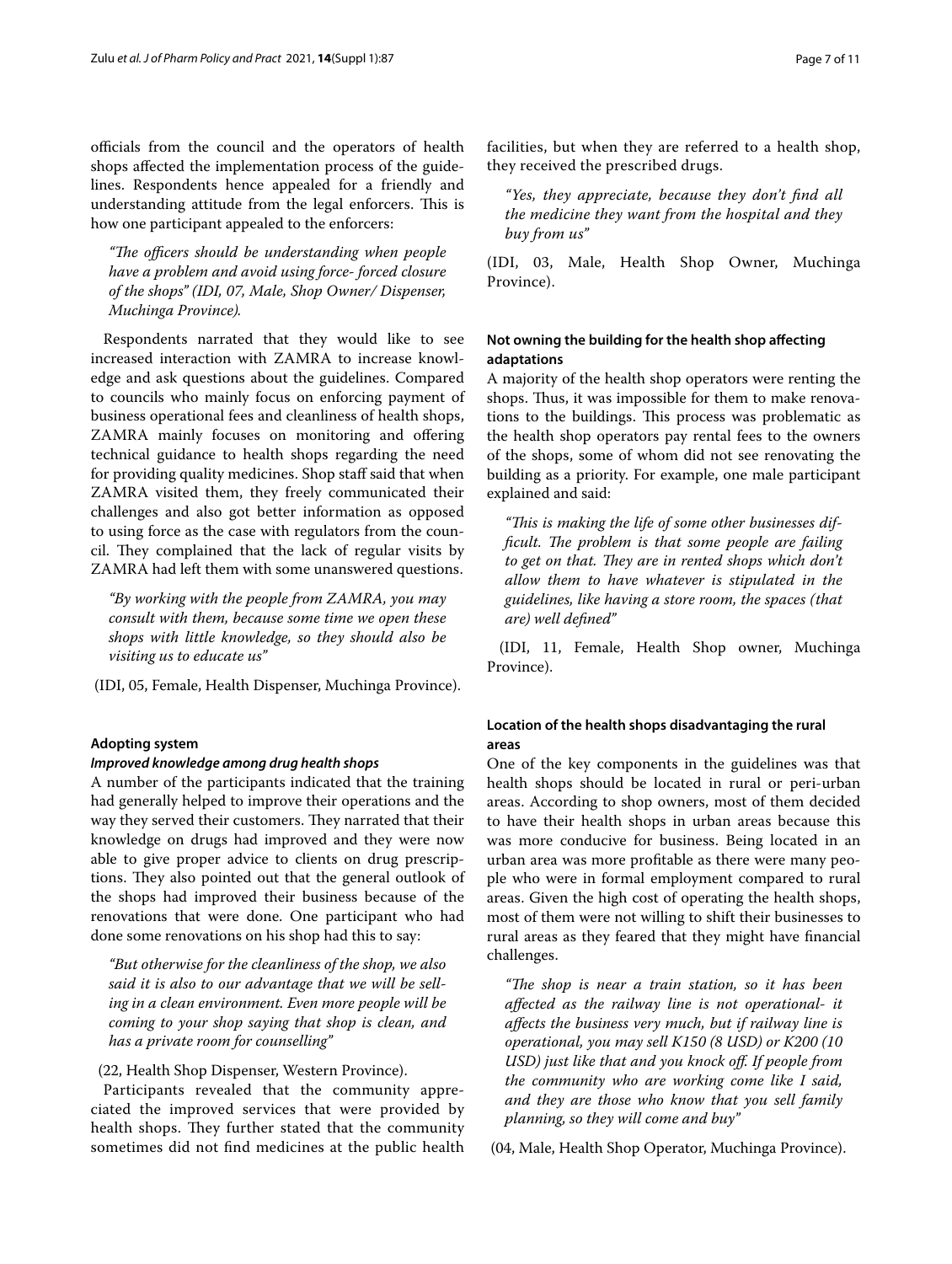## **Limited infrastructure space**

While it is critical to improve health shop infrastructure, limited infrastructure space was reported as one of the bottle necks. Respondents indicated that they could not expand or convert their drug stores into health shops. They cited challenges such as installing or connecting water supplies, air conditioning and toilets, among others.

*"We cannot aford to connect water or install air cons and it's difcult to put up proper toilets. When the inspectors inspect the shop they will not certify it due to failure of meeting these guidelines and they will not give you the license"*

 (IDI, 05, Female, Health Dispenser, Muchinga Province).

# **The broad context**

# *Perceived improved health outcomes at community level*

It was reported that some young women who face the challenge of stigmatization by health workers in health facilities prefer to access family planning services from the health shops. For instance, unmarried women who present to public facilities to request family planning supplies are sometimes denied access to products. These fndings were strongly supported by the district pharmacist who had been involved in dispensing drugs in public health facilities as well as involved in supervising health shops operations.

However, some respondents reported that they provide services to all categories of people in the community. Clients who access contraceptives include single (young people) and married women among others.

*"So I would say even young people are able to access them. Like there is this thing where young ladies think if I they go to the hospital, they will start questioning me so they would rather go to the health shops and buy for themselves since these drugs are all over the shops now. Yeah, that is what I have seen but the married people mostly go to the clinics and hospitals" (01, Male pharmacist, Muchinga province).*

*"Sexually active women, and single women—we do give to them as well as married women"*

(05, Male, Health shop Dispenser, Muchinga Province).

Findings showed that improved accessibility and availability of appropriate medicines in the community, coupled with strengthened referral processes and adoption of health promotion strategies by health shops, may have contributed to improved health outcomes in the community**.** Participants indicated that patients from the community access medicine without delay in the health shops, which is a positive outcome. They stated that;

*"We are gate keepers as we quickly detect serious conditions in patients and we refer without delay to the hospital for specialized treatment. We give the opportunity to the community to get the right services and get medical attention"*

(IDI 22, Health Shop Dispenser, Western Province).

# **Contextual barriers to family planning provision and uptake**

Other members of the community do not access family planning from health shops because they fear being perceived or labeled as prostitutes by the community. Unmarried and single women are one group from the community who may be stigmatized by some members of the public when they are found purchasing contraceptives.

*"Some are shy because they think that people will think that if they get family planning then they are prostitutes because they are not married"* 

(05, Male, Health shop Dispenser, Muchinga Province).

It was also reported that some members of the community cannot access family planning because of their religion. Some religious organizations do not allow their members to obtain family planning methods, as perhaps they think that those who do access family planning methods are sinners.

*"Because of religion, some women and other believers do not take family planning"*

 (IDI, 07, Male, Shop Owner/Dispenser, Muchinga Province).

To promote access to family planning among adolescents and young people in both health facilities and health shops, it was suggested that there is a need to address the norms that hinder people from accessing the services. It was suggested that education campaigns should target both those in and out of school.

"They don't have information on family planning *methods* ... Then another recommendation is that, *especially the single mothers those not in marriages [from their schools]. If they could be sensitized on some of the family planning methods that would help"*

 (02, Female, Health Shop Operator, Muchinga Province).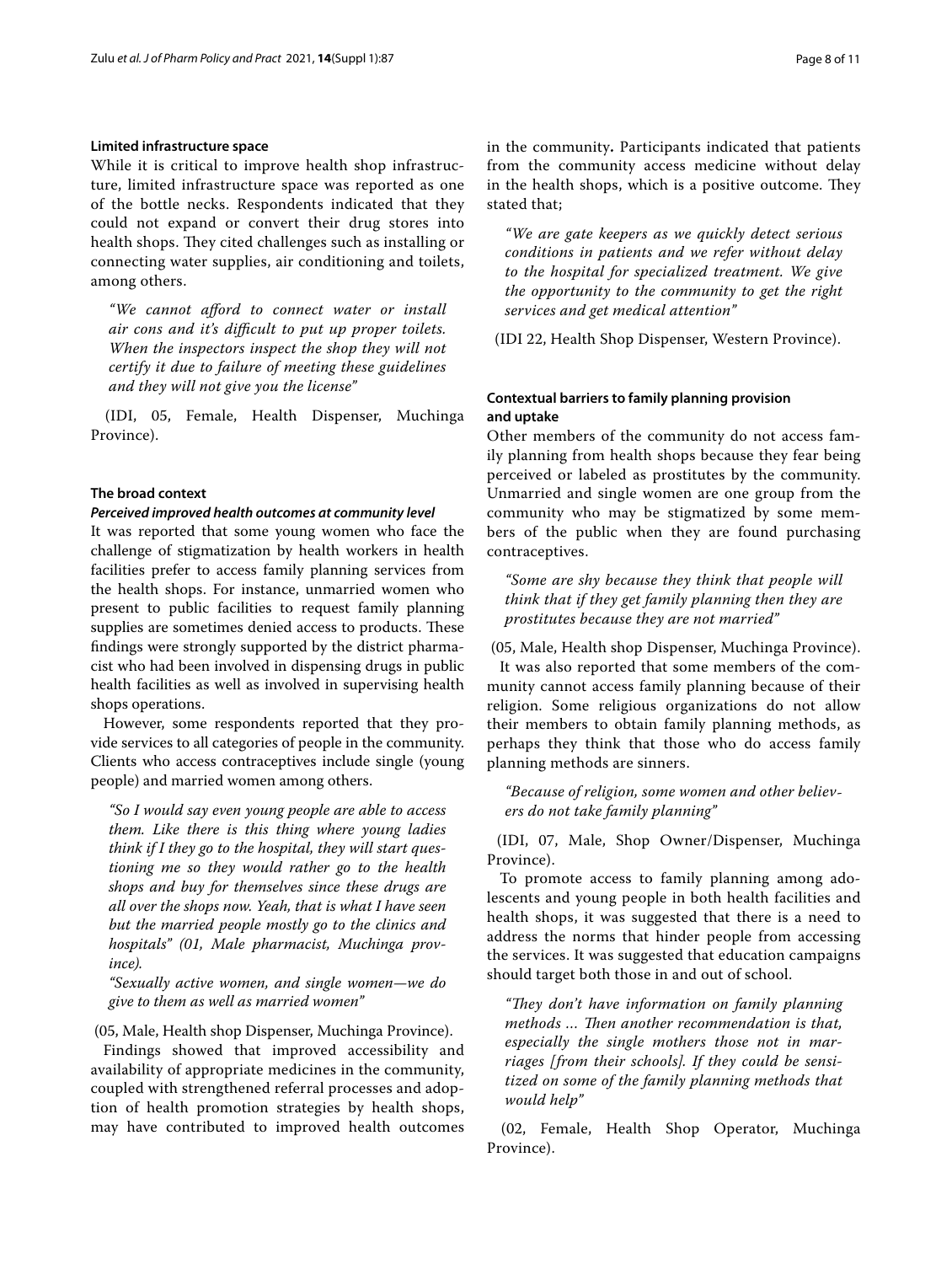# **Discussion**

Health shop owners reported that they accepted the guidelines on health shops, and that training helped in improving knowledge about legal requirements around operation, infrastructure requirements, security issues, and shop appearance and labeling. Such knowledge was appreciated, as it had the potential to improve the standards of their shops and overall service delivery. Some shops, that had already improved infrastructure and the surrounding environment, reported seeing more clients seeking services, including family planning, as the shops were attractive. These findings correlate with another study in Tanzania, where it was shown that implementation of guidelines improved access to afordable, quality medicines and services in retail drug outlets in rural or peri-urban areas [[2,](#page-9-1) [5](#page-9-4), [6\]](#page-9-5).

We noted that increased access to health shop services is vital in addressing local needs, especially family planning needs among adolescents. It was reported that some people preferred to access family planning services from health shops and not public health facilities due to stigma by some health workers and the community. This finding therefore supports the view that investing in community driven sexual and reproductive health services could help in improving access to family planning services among adolescents [\[11](#page-10-0)[–15\]](#page-10-1).

In addition, guideline implementation contributed to strengthening integration of different services. This happened because shops could offer more than one service such as health counselling, child health promotion, and conducting basic diagnostic tests such as rapid diagnostic testing for malaria and blood pressure checkups. Further, those with complicated cases were referred to public health facilities, indicating that the program may have contributed to a stronger referral system. This contribution is important as Miller et al. shows that health shop providers in some countries did not refer customers to other health services or provide contact details for a specialist service as they wanted to maintain clients, induce loyalty and prevent customers from fulflling their requests and get better service elsewhere [[7\]](#page-9-6).

However, while health shop owners generally appreciated the guidelines, some reported that it was not easy to implement the guidelines. One of the barriers to implementing the guidelines was cost. It was reported that high registration costs led to the closure of some shops. Further, some regulatory bodies were located outside the province thereby requiring them to incur transport costs. The registration costs, coupled with the high cost of ordering family planning medicines, made some of the products very expensive. In addition, the cost of renovating health shops to adhere to expected infrastructure standards was difficult, as small business outlets with limited capital could not manage the costs. These cost issues made implementation of the guidelines difficult for some, leading to health shops, especially those in rural and peri-urban areas, being forced to close.

It was feared that the closure of shops would afect access to health products, especially family planning products. Low access might further negatively impact health outcomes, especially among adolescents, by limiting the sources or availability of reproductive health services in the community. Further, this may result in reproductive health inequalities due to limited alternative sources of family planning products [\[13](#page-10-2), [16,](#page-10-3) [17\]](#page-10-4).

Responsiveness includes non-clinical aspects of the health system, such as rightful expectations to be treated with dignity, being given comprehensive health information and assurance that health status will be kept confdential by health providers [\[13](#page-10-2), [16](#page-10-3), [18,](#page-10-5) [19\]](#page-10-6). Given the socio-cultural fears that adolescents have regarding accessing family planning services in public health facilities [\[18,](#page-10-5) [20](#page-10-7)], closure of the shops raises questions about how well the SRH needs of the adolescents, especially the needs for health information and contraceptives, are being met in communities  $[13]$  $[13]$ . This question is based on the fndings from this study and other studies in other settings which suggest that adoption of guidelines enabled health shop owners to communicate basic instructions for medication before customers bought the medicines [[7\]](#page-9-6).

Closing of shops, especially in rural areas, may afect equitable access to services and the realization of universal health coverage. This assessment is based on literature, which shows that health shops have the potential to improve health coverage especially in rural areas [\[2](#page-9-1), [5,](#page-9-4) [6](#page-9-5)]. To address the challenges with the implementation process, we recommend that the implementation of the guidelines should pay attention to equity through doing an equity analysis of shops when implementing the guidelines, to identify shops with low capital investment. Such an approach can help by encouraging the waiving of some registration fees for shops with relatively low business, especially those located in rural areas. It can also take the form of bringing registration services closer to the communities or districts. Reductions in operational costs may help the health shops reduce the cost of family planning products which are procured at a high cost.

While people appreciated having some regulations on the type of products provided by the shops, they noted that restrictions on provision of injectable contraception afected their ability to meet the family planning needs in the community. It was reported that injectables were the preferred family planning method among females. Thus, not allowing a health shop to provide this denied care to patients who did not want to go to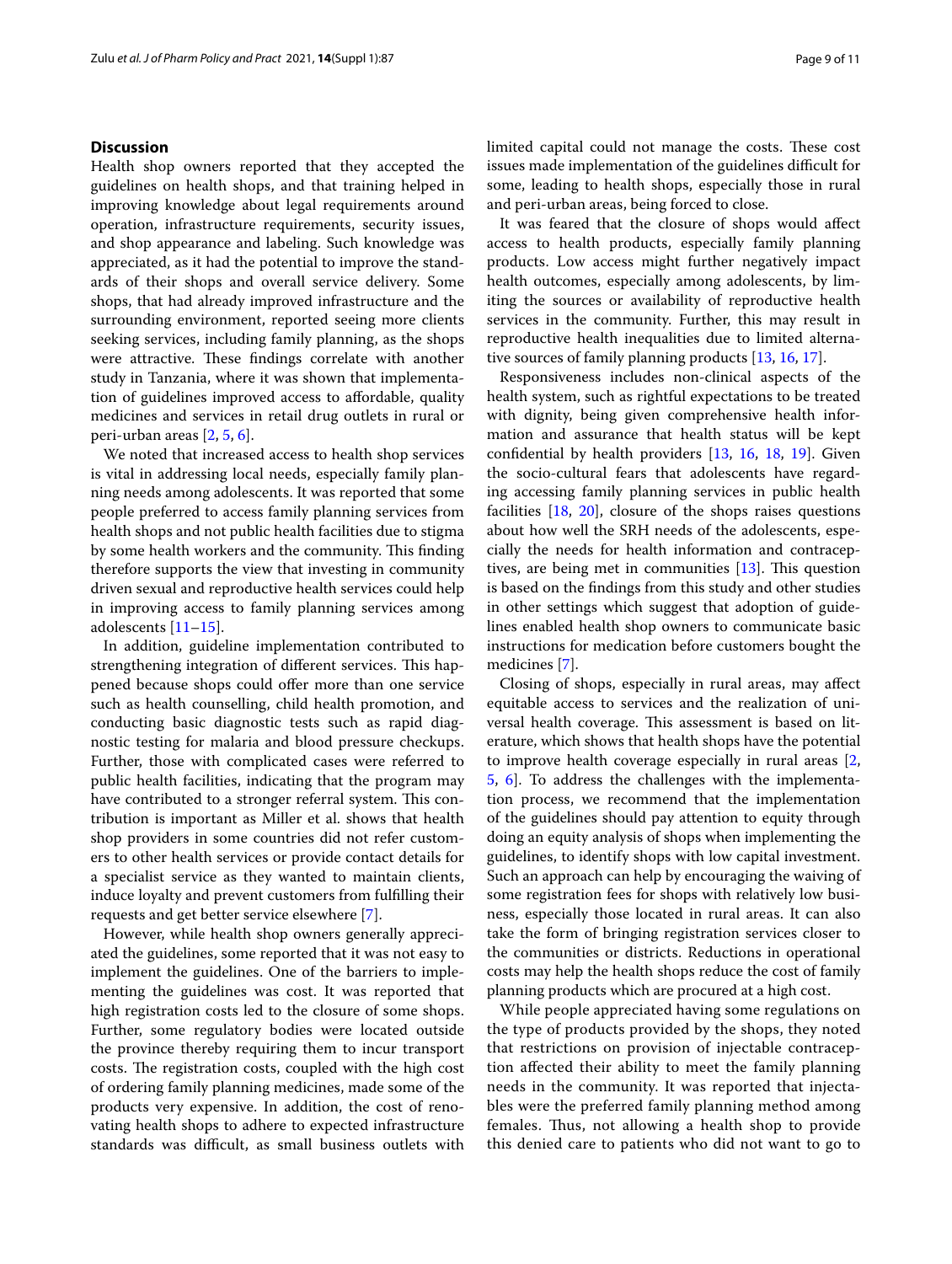health facilities. This may contribute to not using any family planning method for some. Limiting family planning options is potentially detrimental in particular for adolescents. For health services to be benefcial to young populations they should be adolescent-friendly, that is; accessible, acceptable, equitable, appropriate and efective for diferent youth subpopulations [\[10](#page-9-9), [19](#page-10-6), [21\]](#page-10-8).

# **Conclusion**

The perceived benefits of guidelines for health shops at the community level, such as facilitating increased availability of key medicines and quality health services, positively infuenced acceptability of the guidelines. On the other hand, the high operational and fnancial costs of implementing guidelines, due to multiple fees, transport costs and high costs of some family planning products, afected their uptake. Furthermore, shops being located in small spaces, lack of ownership of buildings by health shop operators and poor communication by the regulator also afected the acceptability and adoption of guidelines. Key policy recommendations include reducing the implementation costs of the guidelines by decentralizing registration of health shops, integrating the registration process for the health shop under one institution as well as providing tax waivers for pharmaceutical products being sold by the health shops to act as an incentive for health shops to operate in rural areas. Finally, it will also be important to provide training as well as refresher courses on the guidelines to staf that operate health shops.

### **Abbreviations**

KII: Key informant interviews; LMICs: Low- and middle-income countries; MoH: Ministry of Health; ZAMRA: Zambia Medicines Regulatory Authority.

#### **Acknowledgements**

In the frst place, we would like to express our heartfelt gratitude to all stakeholders that participated in the interviews at national, district and community levels. We are also grateful to the ZAMRA who played a critical role through supporting the research process, providing essential data and providing feedback on the report. Lastly, we would like to express our appreciation to the Alliance for Health Policy and Systems Research—WHO-for funding the study.

## **About this supplement**

This article has been published as part of Journal of Pharmaceutical Policy and Practice Volume 14, Supplement 1 2021: Strengthening health systems: The Role of Drug Shops. The full contents of the supplement are available at [https://joppp.biomedcentral.com/articles/supplements/volume-14-suppl](https://joppp.biomedcentral.com/articles/supplements/volume-14-supplement-1) [ement-1](https://joppp.biomedcentral.com/articles/supplements/volume-14-supplement-1).

#### **Authors' contributions**

JMZ, DS, MPC, GS and CM contributed towards the study design. CHM, WM, CM, MPC, carried out the data collection. All the authors analyzed the data and drafted the manuscript. All authors read and approved the fnal manuscript.

## **Funding**

This research was supported by funding from the Alliance for Health Policy and Systems Research through a grant from USAID. The Alliance is supported through both core funding as well as project specifc designated funds. The full list of Alliance donors is available here: [https://www.who.int/alliancehpsr/](https://www.who.int/alliancehpsr/partners/en/) [partners/en/.](https://www.who.int/alliancehpsr/partners/en/)

#### **Availability of data and materials**

The datasets during and/or analyzed during the current study are available from the corresponding author on reasonable request.

# **Declarations**

## **Ethics approval and consent to participate**

Ethical clearance to conduct this study was sought and obtained from the Excellency in Research Ethics and Science (ERES) committee, as well as from the Ethics Review Committee (ERC) of the World Health Organization.

## **Competing interests**

The authors declare that they have no competing interests.

#### **Author details**

<sup>1</sup> Department of Health Promotion and Education, School of Public Health, University of Zambia, PO Box 50110, Lusaka, Zambia. <sup>2</sup> Department of Health Policy and Management, School of Public Health, University of Zambia, PO Box 50110, Lusaka, Zambia. <sup>3</sup> Alliance for Health Policy and Systems Research, Science Division, World Health Organization, Avenue Appia 20, 1211 Geneva, Switzerland. 4 Participatory Research and Innovations Management, Lusaka, Zambia. <sup>5</sup> School of Public Health, Department of Epidemiology and Biostatistics, University of Zambia, Lusaka, Zambia. <sup>6</sup>Rigor Data Research, Lusaka, Zambia. <sup>7</sup>The Zambia Medicines Regulatory Authority, Lusaka, Zambia.

## Received: 12 March 2021 Accepted: 9 June 2021 Published: 16 November 2021

### **References**

- <span id="page-9-0"></span>Schneider H, Zulu JM, Mathias K, Cloete K, Hurtig A-K. The governance of local health systems in the era of Sustainable Development Goals: refections on collaborative action to address complex health needs in four country contexts. BMJ Glob Health. 2019;4(3):e001645.
- <span id="page-9-1"></span>2. Wafula FN, Miriti EM, Goodman CA. Examining characteristics, knowledge and regulatory practices of specialized drug shops in Sub-Saharan Africa: a systematic review of the literature. BMC Health Serv Res. 2012;12(1):1–18.
- <span id="page-9-2"></span>3. Mayora C, Kitutu FE, Kandala N-B, Ekirapa-Kiracho E, Peterson SS, Wamani H. Private retail drug shops: what they are, how they operate, and implications for health care delivery in rural Uganda. BMC Health Serv Res. 2018;18(1):1–12.
- <span id="page-9-3"></span>4. Zambia Statistics Agency MoHMZ. Zambia demographic and health survey 2018. Zambia Stat Agency. 2019;21(1):1–18.
- <span id="page-9-4"></span>5. Rutta E, Liana J, Embrey M, Johnson K, Kimatta S, Valimba R, et al. Accrediting retail drug shops to strengthen Tanzania's public health system: an ADDO case study. J Pharm Policy Pract. 2015;8(1):1–15.
- <span id="page-9-5"></span>6. Brieger WR, Osamor PE, Salami KK, Oladepo O, Otusanya SA. Interactions between patent medicine vendors and customers in urban and rural Nigeria. Health Policy Plan. 2004;19(3):177–82.
- <span id="page-9-6"></span>7. Miller R, Goodman C. Performance of retail pharmacies in low-and middle-income Asian settings: a systematic review. Health Policy Plan. 2016;31(7):940–53.
- <span id="page-9-7"></span>8. Kalungia AC, Burger J, Godman B, Costa JDO, Simuwelu C. Non-prescription sale and dispensing of antibiotics in community pharmacies in Zambia. Expert Rev Anti Infect Therapy. 2016;14(12):1215–23.
- <span id="page-9-8"></span>9. Atun R, de Jongh T, Secci F, Ohiri K, Adeyi O. Integration of targeted health interventions into health systems: a conceptual framework for analysis. Health Policy Plan. 2010;25(2):104–11.
- <span id="page-9-9"></span>10. Zulu JM, Goicolea I, Kinsman J, Sandøy IF, Blystad A, Mulubwa C, et al. Community based interventions for strengthening adolescent sexual reproductive health and rights: how can they be integrated and